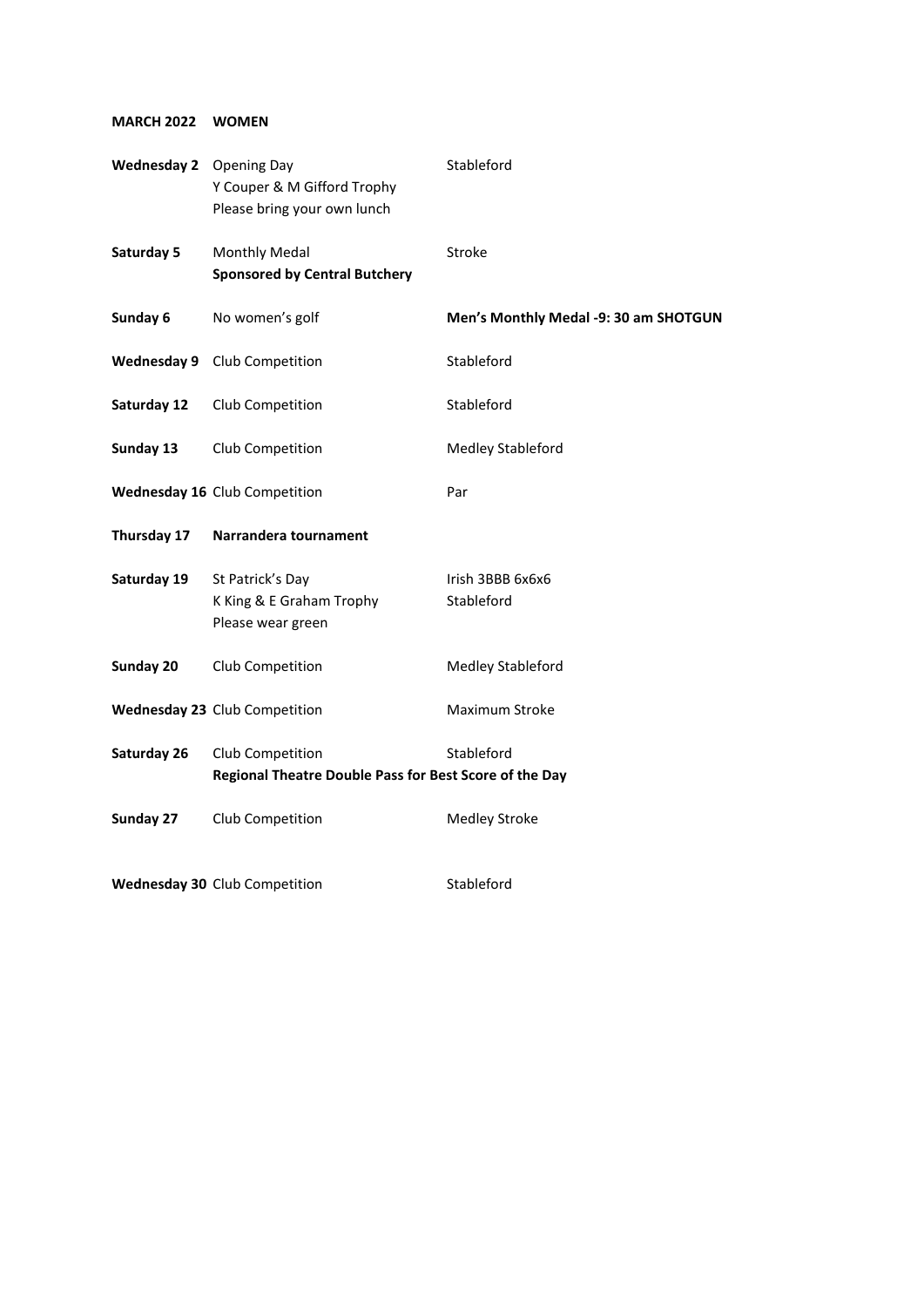## **APRIL 2022 WOMEN**

| Saturday 2  | Monthly Medal<br><b>Sponsored by The Stump Yards</b><br><b>1st Round GNSW Medal</b><br><b>Qualifying Round Graded Match Play</b><br>Sponsored by Strawberries on Ice | Stroke               |
|-------------|----------------------------------------------------------------------------------------------------------------------------------------------------------------------|----------------------|
| Sunday 3    | Club Competition<br>Graded Match Play - 1st Rnd                                                                                                                      | Medley Stableford    |
| Wednesday 6 | Club Competition                                                                                                                                                     | Stableford           |
| Thursday 7  | Leeton tournament                                                                                                                                                    |                      |
| Saturday 9  | Club Competition<br><b>Graded Match Play - 2nd Rnd</b>                                                                                                               | Maximum Stroke       |
| Sunday 10   | Club Competition<br><b>Graded Match Play - Final Round</b>                                                                                                           | Medley Stableford    |
|             | Wednesday 13 Club Competition                                                                                                                                        | 4BBB Stableford      |
| Friday 15   | Good Friday                                                                                                                                                          | Medley Stableford    |
| Saturday 16 | Club Competition                                                                                                                                                     | Par                  |
| Sunday 17   | Easter Sunday                                                                                                                                                        | Medley Stableford    |
| Monday 18   | Easter Monday                                                                                                                                                        | <b>Medley Par</b>    |
| Tuesday 19  | Rose Alpen and Dale Spence<br>Trophy<br>Wednesday 20 Golf Course Closed                                                                                              | Stableford           |
| Friday 22   | Thursday 21- Griffith Pro-Am<br>sponsored by B & C plumbing                                                                                                          |                      |
| Saturday 23 | Club competition                                                                                                                                                     | Stableford           |
| Sunday 24   | Club Competition                                                                                                                                                     | <b>Medley Stroke</b> |
| Monday 25   | <b>ANZAC Day</b>                                                                                                                                                     | <b>Medley Stroke</b> |
|             | <b>Wednesday 27 Club Competition</b>                                                                                                                                 | Stroke               |
| Friday 29   | Jerilderie tournament                                                                                                                                                |                      |
| Saturday 30 | Club Competition                                                                                                                                                     | Par                  |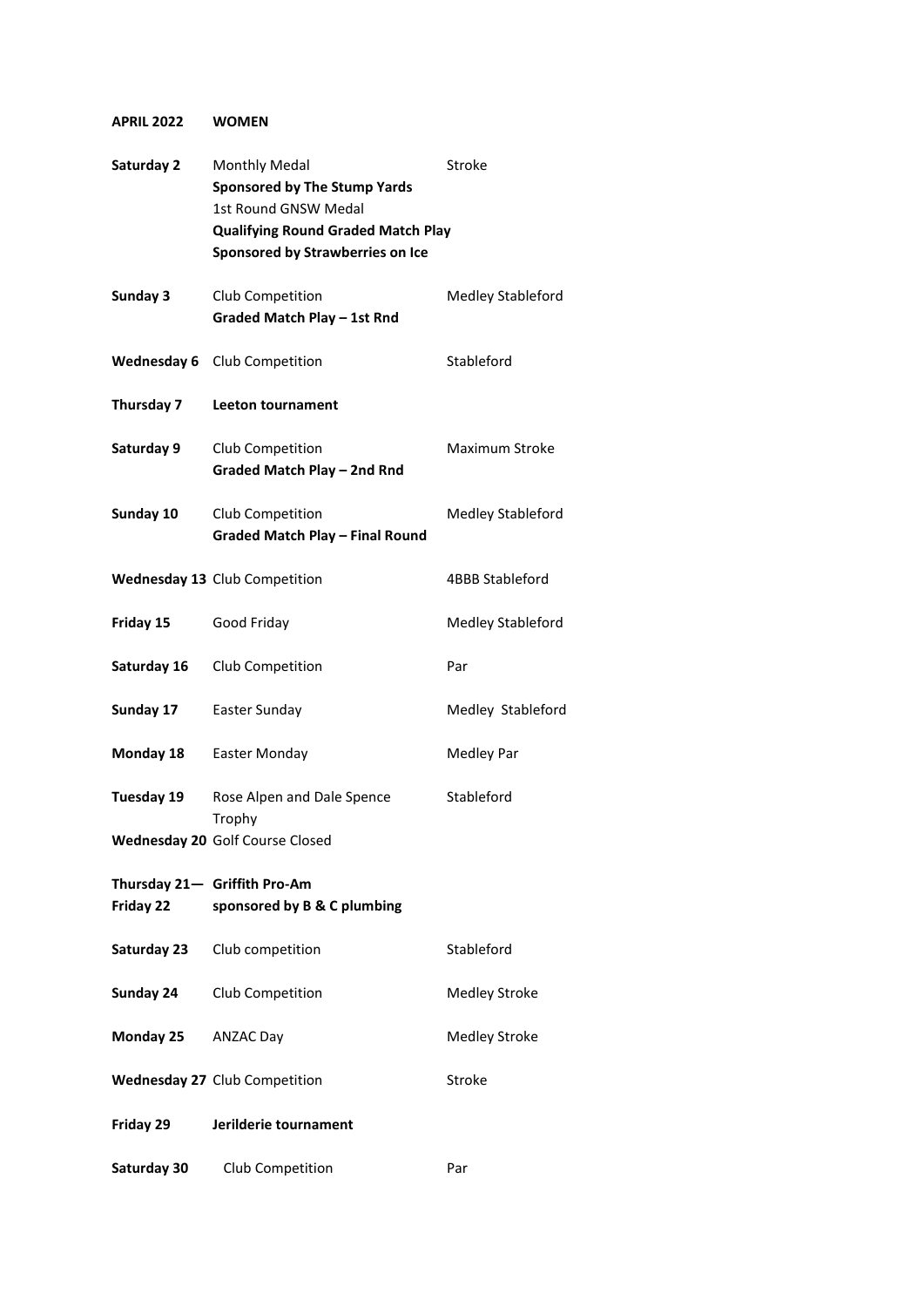| <b>MAY 2022</b> | <b>WOMEN</b>                                                                                                                 |                                                  |
|-----------------|------------------------------------------------------------------------------------------------------------------------------|--------------------------------------------------|
| Sunday 1        | Club Competition                                                                                                             | Medley Stableford                                |
| <b>Monday 2</b> | Pennant vs Coleambally @ Coleambally                                                                                         |                                                  |
|                 | <b>Wednesday 4</b> Agnes Fawcett Memorial Trophy                                                                             | 4BBB Stableford                                  |
| Saturday 7      | Monthly Medal<br><b>Sponsored by Valentine Modes</b><br>2 <sup>nd</sup> Round GNSW Medal<br><b>Vets Country Championship</b> | Stroke                                           |
| Sunday 8        | Mother's Day - Club Competition                                                                                              | <b>Medley Stableford</b>                         |
| Monday 9        | Pennant vs WWCC 2 @ Coolamon                                                                                                 |                                                  |
|                 | Wednesday 11 GRIFFITH CITY WOMEN'S OPEN                                                                                      |                                                  |
| Saturday 14     | <b>President's Trophy</b><br><b>Mabel McKenzie Trophy (Vets)</b><br>3rd Round GNSW Medal<br><b>RWGA Rudd Allen</b>           | Stroke                                           |
| Sunday 15       | Club Competition<br>Mixed Match Play - Qual Rnd<br><b>Deniliquin Open</b>                                                    | Medley 4BBB Stableford<br>Medley 4BBB Stableford |
| Monday 16       | Pennant vs Coolamon/Ganmain @ Griffith                                                                                       |                                                  |
|                 | <b>Wednesday 18 Eleanor Hancock Trophy</b>                                                                                   | 4BBB Stableford Draw for Partners                |
| Saturday 21     | Club Competition                                                                                                             | Stableford                                       |
| Sunday 22       | Club Competition<br><b>Mixed Matchplay - Rnd 1</b>                                                                           | Medley Stableford                                |
| Monday 23       | Pennant vs Narrandera @ WWCC                                                                                                 |                                                  |
|                 | Wednesday 25 Club Competition                                                                                                | <b>Maximum Stroke</b>                            |
| Thursday 26     | <b>RWGA Sandgreens @ Coleambally</b>                                                                                         |                                                  |
| Saturday 28     | Club Competition                                                                                                             | Stableford                                       |
| Sunday 29       | Mixed Matchplay - Rnd 2<br>Club Competition                                                                                  | Medley Stableford                                |
| Monday 30       | Pennant vs Leeton @ Narrandera                                                                                               |                                                  |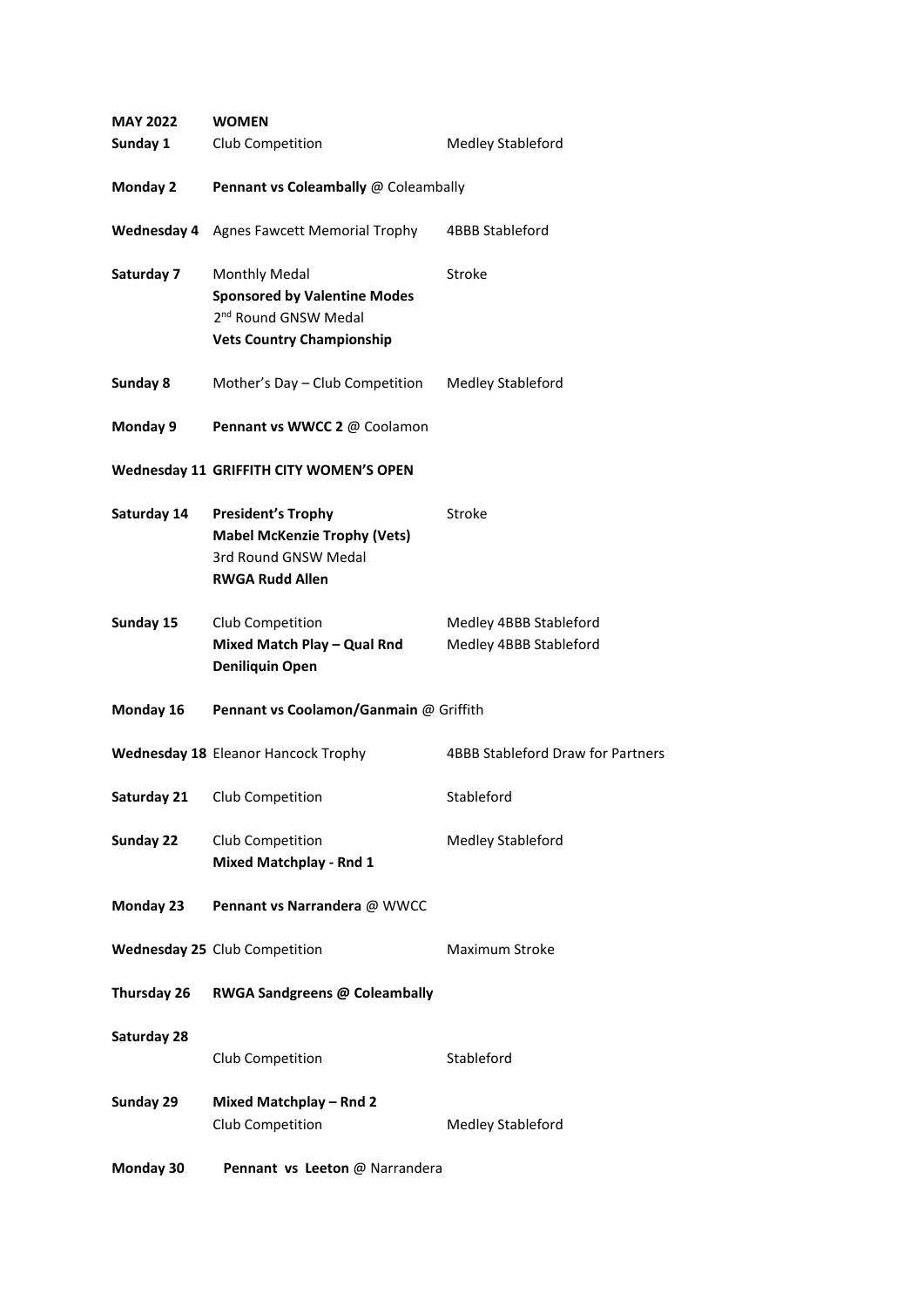**JUNE 2022 WOMEN**

|             | <b>Wednesday 1</b> Club Competition                                                | Stableford         |
|-------------|------------------------------------------------------------------------------------|--------------------|
| Saturday 4  | <b>Monthly Medal</b><br><b>Sponsored by Athlete's Foot</b><br>4th Round GNSW Medal | Stroke             |
| Sunday 5    | Club Competition                                                                   | Medley Stableford  |
|             | Wednesday 8 Club Competition                                                       | Par                |
| Saturday 11 | Club Competition                                                                   | Stableford         |
| Sunday 12   | Club Competition<br>Mixed Matchplay - Final (On or before)                         | Medley Stableford  |
| Monday 13   | Club competition<br><b>QUEEN'S BIRTHDAY</b>                                        | Medley Stableford  |
|             | <b>Wednesday 15 Club Competition</b>                                               | Stableford         |
| Saturday 18 | <b>Women's Charity Day</b><br>Carevan                                              | 4BBB Stroke        |
| Sunday 19   | Club Competition                                                                   | Medley Par         |
| Monday 20   | <b>Pennant Semi Finals</b>                                                         |                    |
|             | Wednesday 22 Club Competition                                                      | Maximum Stroke     |
| Saturday 25 | Keno Let's Play Ambrose<br>Women's Qualifier \$5/pair                              | Two person Ambrose |
| Sunday 26   | Club Competition                                                                   | Medley Stableford  |
| Monday 27   | <b>Pennant Final</b>                                                               |                    |
|             | <b>Wednesday 29 Club Competition</b>                                               | Par                |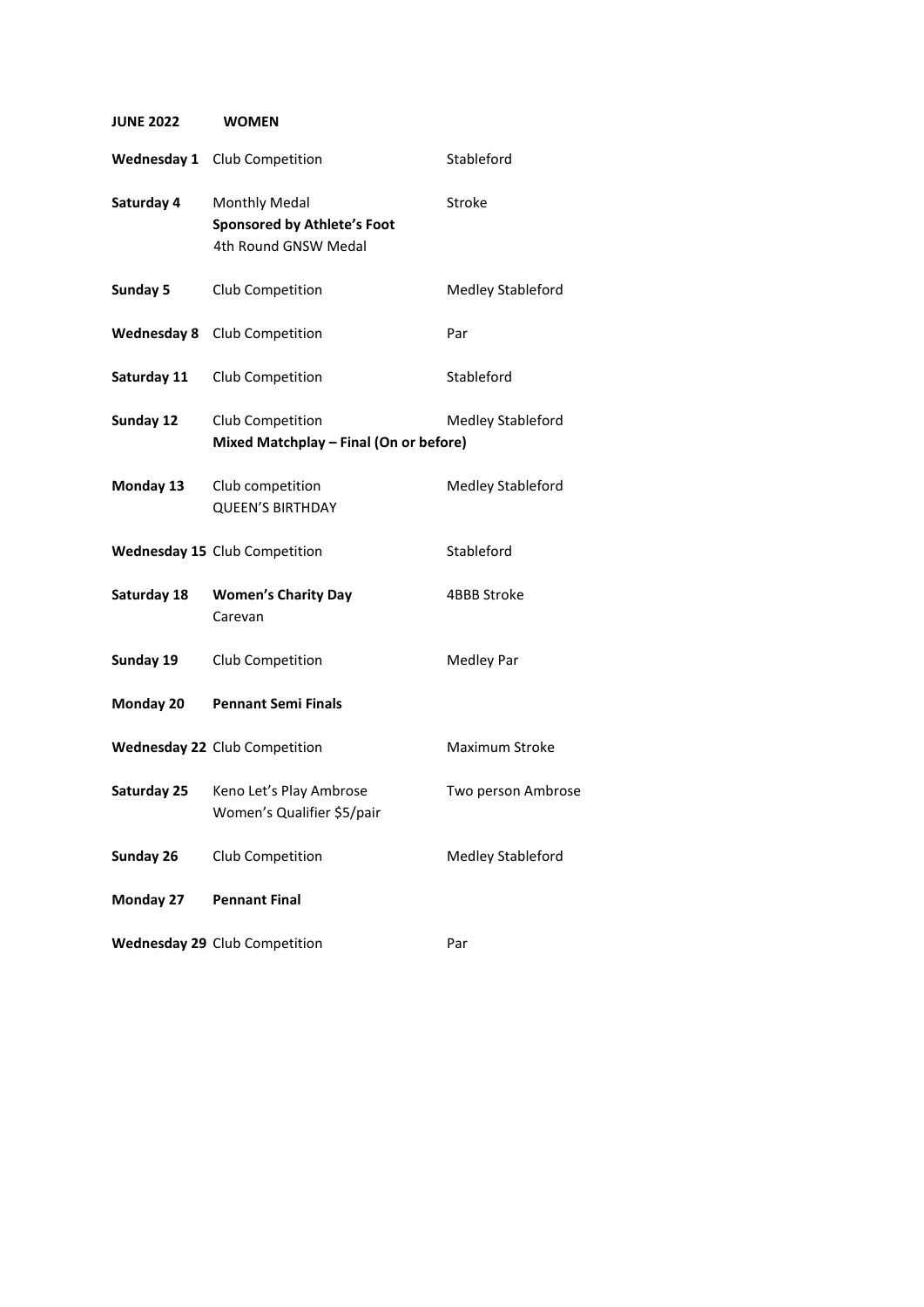## **JULY 2022 WOMEN**

| Saturday 2  | <b>Monthly Medal</b><br>Sponsored By Cliché Face and Body<br>5th Round GNSW Medal                                | Stroke                                  |
|-------------|------------------------------------------------------------------------------------------------------------------|-----------------------------------------|
| Sunday 3    | <b>Mixed Foursomes Championship 18 holes</b><br>Club Competition                                                 | <b>Board Event</b><br>Medley Stableford |
|             | Wednesday 6 Club Competition                                                                                     | Stableford                              |
| Friday 8    | RWGA Foursomes Championships @ Narrandera                                                                        |                                         |
| Saturday 9  | <b>4BBB Stableford Matchplay</b><br><b>Qualifying Round</b><br>Sponsored by Liz Humphreys<br>NSW Bowl \$5/person | <b>4BBB Stableford</b>                  |
| Sunday 10   | Club Competition<br>4BBB Matchplay Stableford - Rnd 1                                                            | Medley Stableford                       |
|             | Wednesday 13 Club Competition                                                                                    | Stableford                              |
| Saturday 16 | Club Competition<br>4BBB Matchplay Stableford - Rnd 2                                                            | Stableford                              |
| Sunday 17   | Club Competition                                                                                                 | <b>Medley Par</b>                       |
|             | Wednesday 20 Teams of 3 or 4<br>Add best 3 scores on each hole<br>J McWilliam & R Hoare Trophy                   | Team Stableford Aggregate               |
| Saturday 23 | Club Competition<br>Final 4BBB Matchplay (on or before)                                                          | Par                                     |
| Sunday 24   | Club Competition<br>WRDGA Mixed 4BBB Final at Deniliquin                                                         | Medley Stableford                       |
|             | <b>Wednesday 27 Club Competition</b>                                                                             | Maximum Stroke                          |
| Saturday 30 | 36 Hole 4BBB Stroke - Rnd 1<br><b>Championship (Board Event)</b>                                                 | 4BBB Stroke                             |
| Sunday 31   | 36 Hole 4BBB Stroke - Rnd 2<br>Club Competition                                                                  | Medley Stableford                       |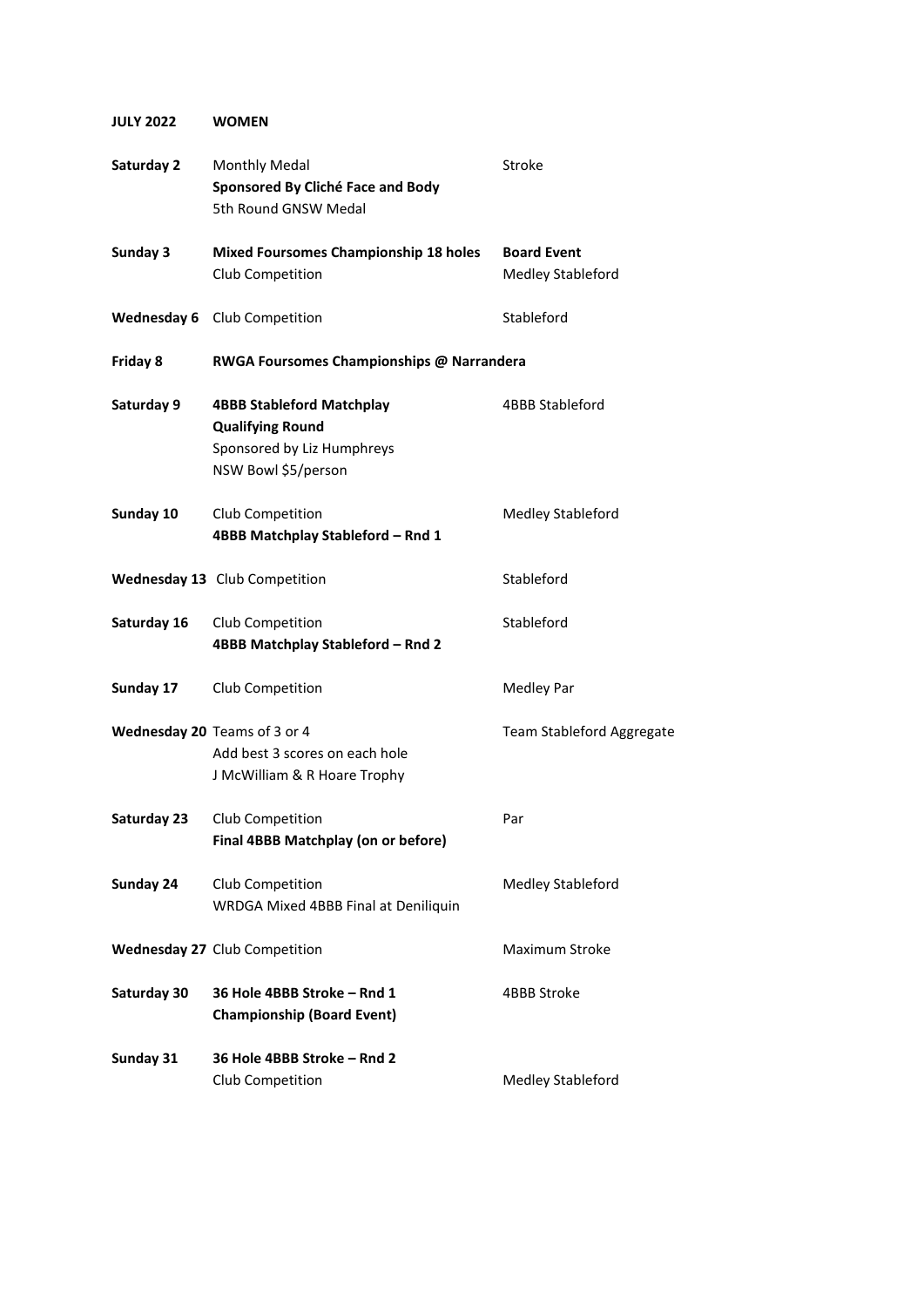#### **AUGUST 2022 WOMEN**

|                                   | Wednesday 3 Club Competition                                                                       | Stableford               |
|-----------------------------------|----------------------------------------------------------------------------------------------------|--------------------------|
| Saturday 6                        | Monthly Medal<br><b>Sponsored by Mia Casa</b><br>6th Round GNSW Medal<br>Goodwill Plate \$2/person | Stroke                   |
| Sunday 7                          | Club Competition<br><b>LEFTIES VS RIGHTS Competition</b>                                           | Medley Stableford        |
|                                   | Wednesday 10 Club Competition                                                                      | Stableford               |
| Saturday 13                       | Will Mead Trophy                                                                                   | <b>Stroke Flag Event</b> |
| Sunday 14                         | Foursomes 27 Holes Championship Foursomes<br>(Men's & Women's)                                     |                          |
|                                   | Wednesday 17 Club Competition                                                                      | Stableford               |
| Saturday 20                       | Club Competition                                                                                   | 3BBB Vs Par              |
| Sunday 21                         | Club Competition                                                                                   | Medley Stableford        |
| Monday 22-<br><b>Wednesday 24</b> | RWGA Open @ Corowa                                                                                 |                          |
|                                   | <b>Wednesday 24 Club Competition</b>                                                               | Stableford               |
| Saturday 27                       | Club Competition                                                                                   | Maximum Stroke           |
| Sunday 28                         | Club Competition                                                                                   | Medley Stableford        |
|                                   | Wednesday 31 Club Competition                                                                      | Par                      |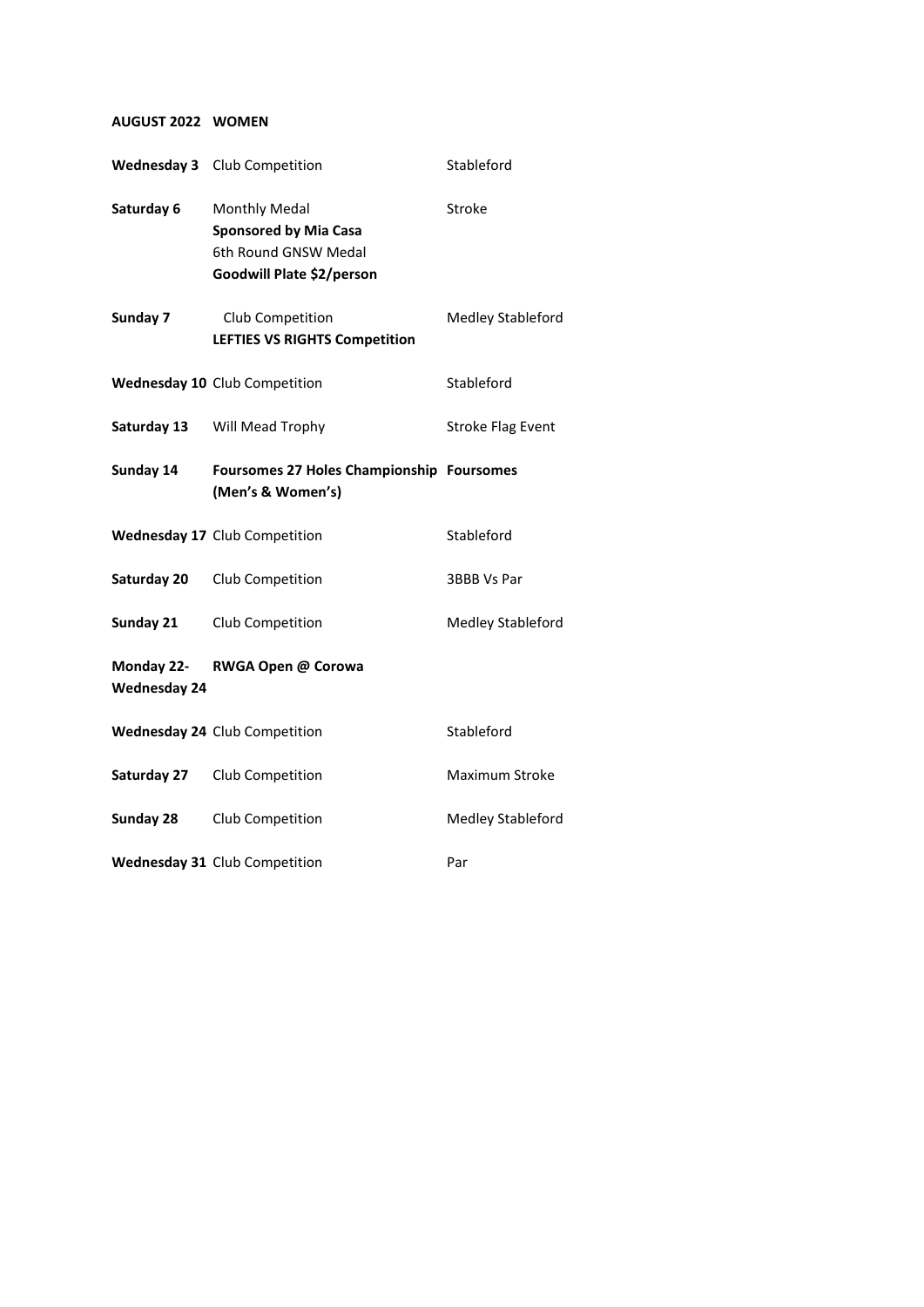### **SEPTEMBER 2022 WOMEN**

| Saturday 3  | Monthly Medal<br><b>Sponsored by Essentials on Banna</b>                          | Stroke                   |
|-------------|-----------------------------------------------------------------------------------|--------------------------|
| Sunday 4    | Father's Day                                                                      | <b>Medley Stableford</b> |
|             | Mon 5- Tues 6 Deniliquin tournament                                               |                          |
|             | <b>Wednesday 7</b> Club Competition                                               | Stableford               |
| Saturday 10 | Club Competition                                                                  | Stableford               |
| Sunday 11   | Club Competition                                                                  | <b>Medley Stableford</b> |
|             | <b>Wednesday 14 Club Competition</b><br>Sponsored by Lesley Bock                  | Texas 4 Ball             |
| Saturday 17 | Championships $-1st$ Rnd<br><b>Sponsored by Dom's Motors</b><br>Val Browne Trophy | Stroke                   |
| Sunday 18   | Championships - 2 <sup>nd</sup> Rnd                                               | Stroke                   |
|             | Wednesday 21 Club Competition                                                     | Stableford               |
| Saturday 24 | Championships $-3^{rd}$ Rnd                                                       | Stroke                   |
| Sunday 25   | <b>Championships - Final Rnd</b><br><b>Sponsored by Dom's Motors</b>              | Stroke                   |
|             | <b>Trophy Presentation at Completion of Finals</b>                                |                          |
|             | Wednesday 28 Club Competition                                                     | Stableford               |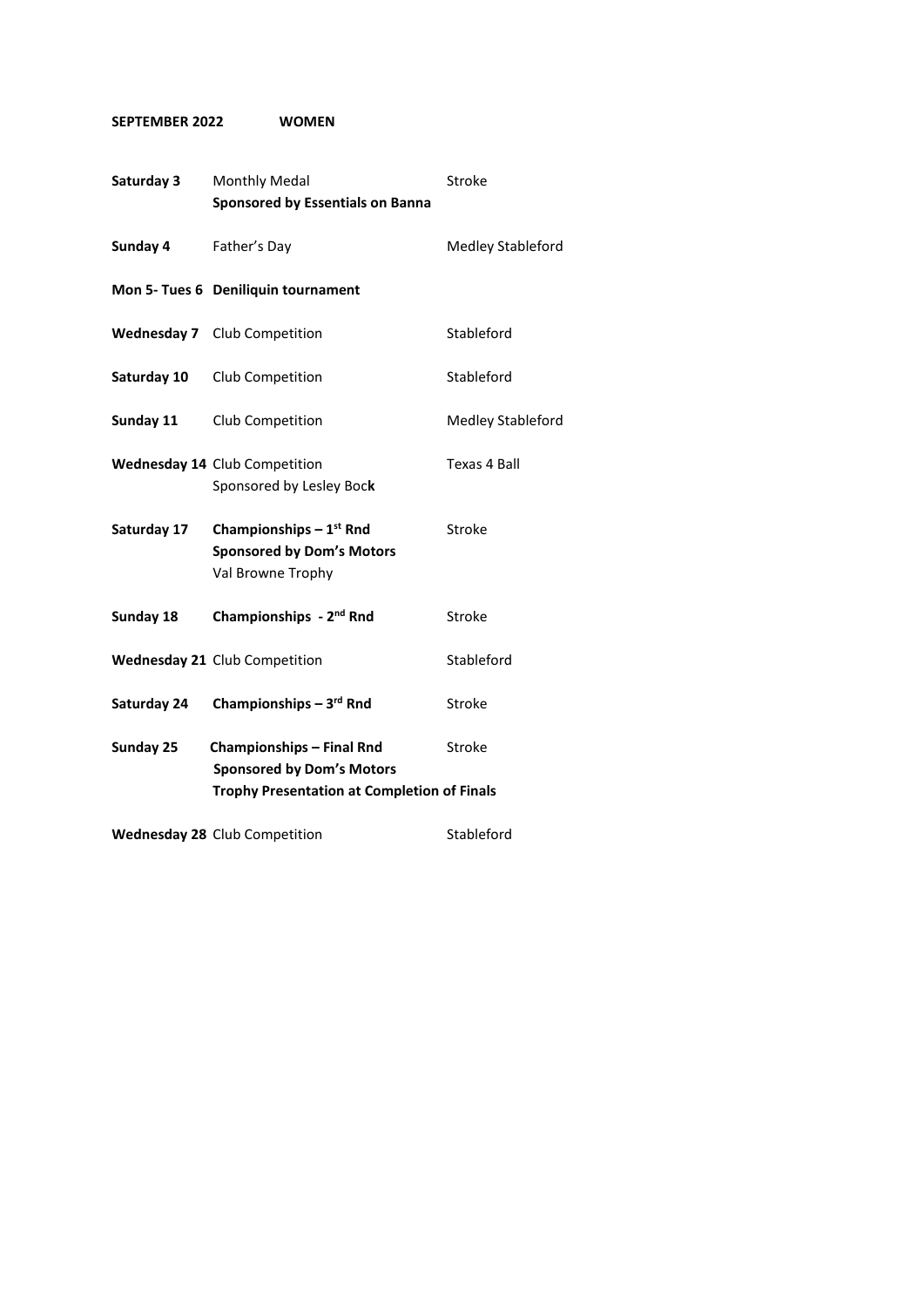## **OCTOBER 2022 WOMEN**

| Saturday 1  | Monthly Medal<br><b>Sponsored by Athlete's Foot</b>                                                                   | Stroke                   |
|-------------|-----------------------------------------------------------------------------------------------------------------------|--------------------------|
| Sunday 2    | Club Competition                                                                                                      | <b>Medley Stroke</b>     |
| Monday 3    | Public Holiday                                                                                                        | <b>Medley Ambrose</b>    |
|             | <b>Wednesday 5</b> Club Competition                                                                                   | 4BBB Stableford          |
| Saturday 8  | Club Competition                                                                                                      | Par                      |
| Sunday 9    | No women's golf<br>2 <sup>nd</sup> Rnd Men's Club Championships                                                       |                          |
|             | Wednesday 12 Club Competition                                                                                         | Stableford               |
| Saturday 15 | <b>Chip in for Griffith Breast Cancer</b><br>Support Group. Please wear pink.<br>C Cunial, C Smith & P Pauling Trophy | Stableford               |
| Sunday 16   | No women's golf<br><b>Final Rnd Men's Club Championships</b>                                                          |                          |
|             | Wednesday 19 Club Competition<br>AGM at Clubhouse after completion of competition                                     | Maximum stroke           |
| Saturday 22 | Club Competition                                                                                                      | Par                      |
| Sunday 23   | Club Competition                                                                                                      | Medley Stableford        |
| Friday 28   | Monday 24 - Griffith Veterans' Week of Golf                                                                           |                          |
|             | Wednesday 26 Club Competition                                                                                         | Stableford               |
| Saturday 29 | Club Competition                                                                                                      | Stableford               |
| Sunday 30   | No women's golf                                                                                                       | Griffith City Open (Men) |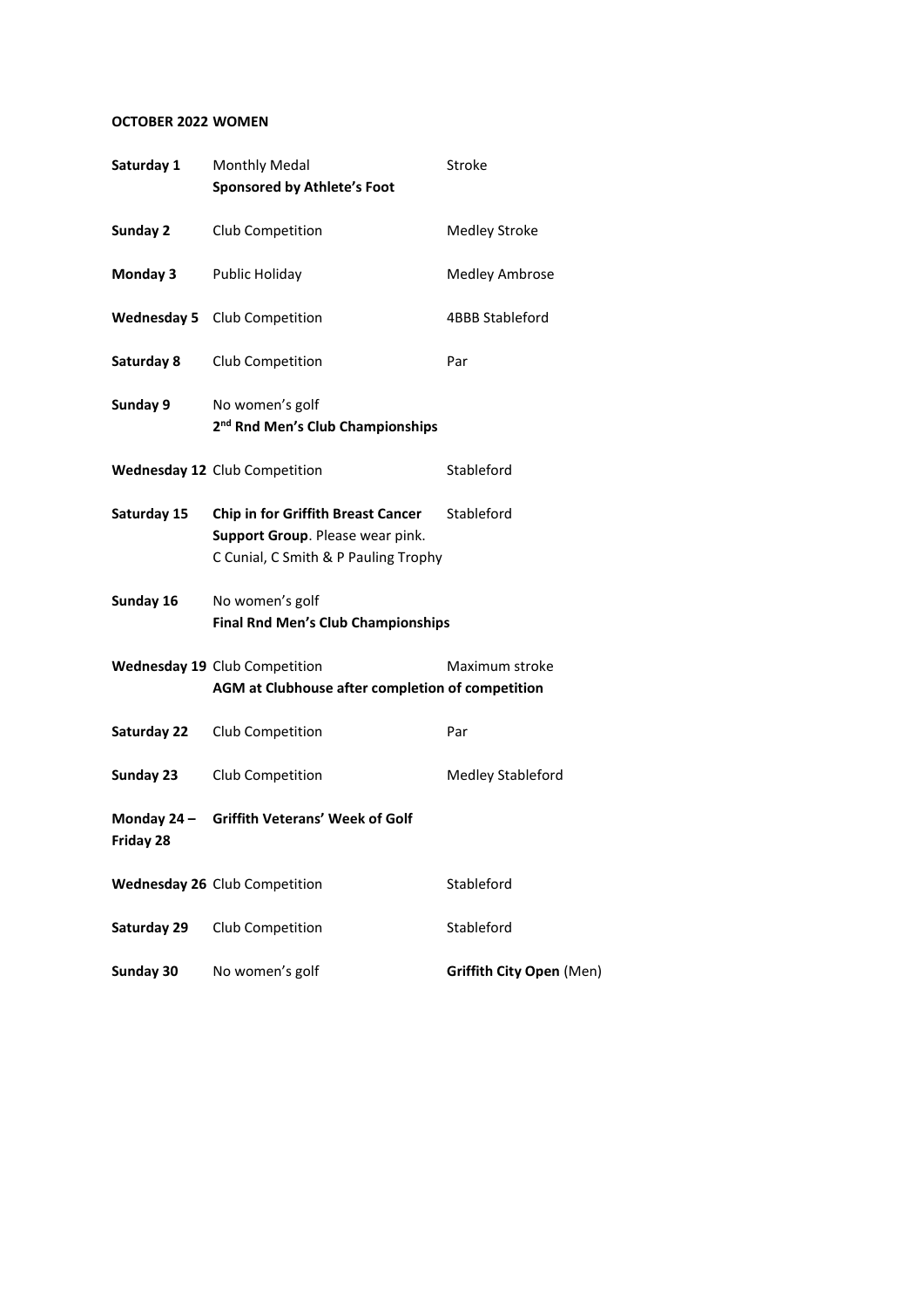### **NOVEMBER 2022 WOMEN**

| Tuesday 1                | <b>Novelty Event</b><br>Melbourne Cup       | Medley 4 Ball Ambrose<br>Stableford      |
|--------------------------|---------------------------------------------|------------------------------------------|
| <b>Wednesday 2</b>       | Club Competition<br>Winter vouchers close   | Stableford                               |
| Saturday 5               | Gold Medal playoff                          | Stroke                                   |
| Sunday 6                 | Club Competition                            | Medley Par                               |
| <b>Wednesday 9</b>       | Club Competition                            | Stableford                               |
| Saturday 12              | Club Competition                            | Maximum Stroke                           |
| Sunday 13                | Club Competition                            | <b>Medley Stroke</b>                     |
| Wednesday 16 Closing Day |                                             | 4BBB aggregate                           |
|                          | PRESENTATION EVENING AT 5 PM AT GOLF CLUB   |                                          |
| <b>NOVEMBER 2022</b>     |                                             | <b>WOMEN'S SUMMER COMPETITION starts</b> |
| Saturday 19              | Club Competition                            | Stableford                               |
| Sunday 20                | Club Competition                            | Medley Stableford                        |
|                          | Wednesday 23 Club Competition               | Stableford                               |
| Friday 25                | Riding for the Disabled<br>Charity Golf Day | <b>Medley Ambrose</b>                    |
| Saturday 26              | Club Competition                            | Stableford                               |
| Sunday 27                | Club Competition                            | Medley Stableford                        |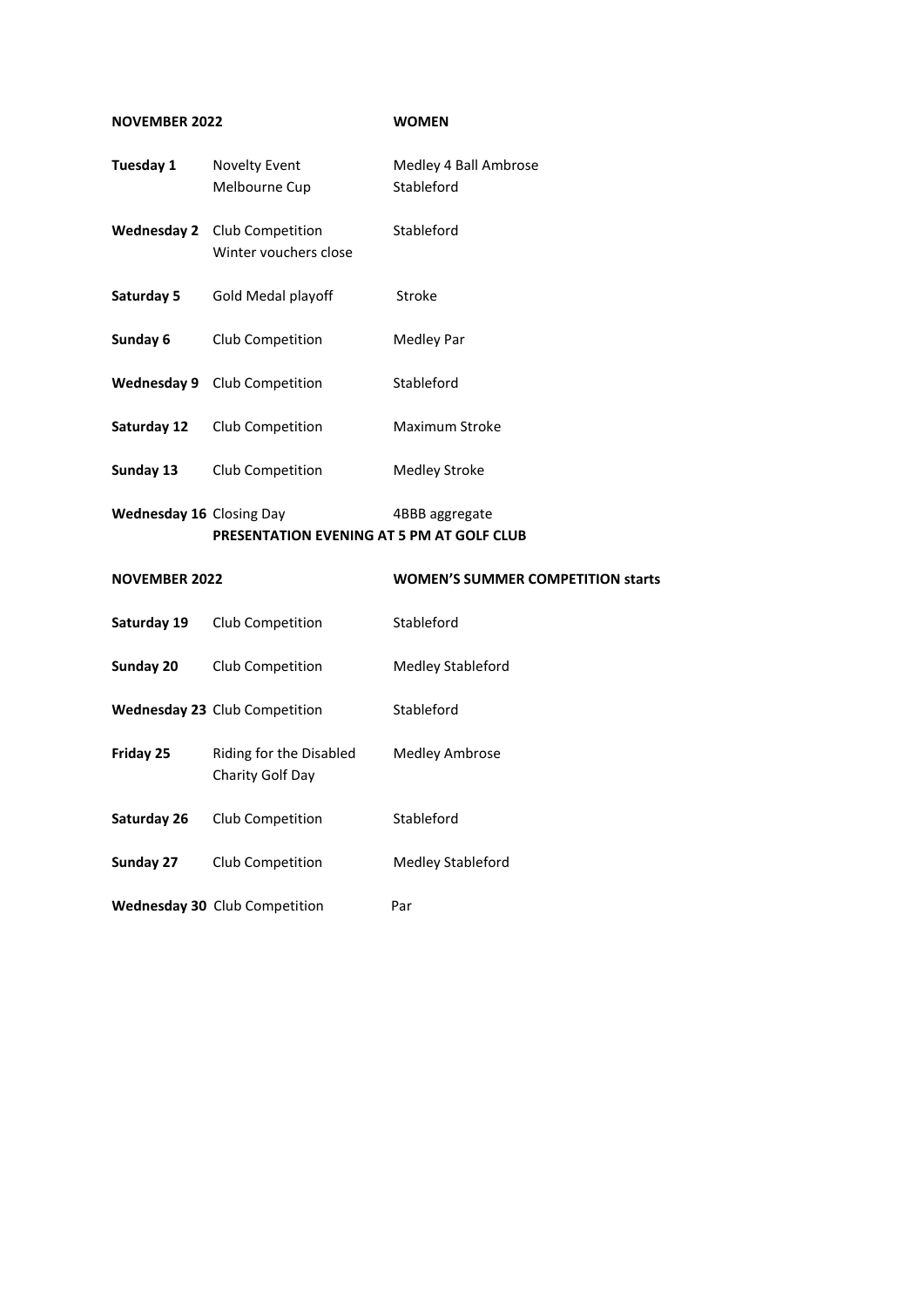| <b>DECEMBER 2022</b>           | <b>WOMEN'S SUMMER COMPETITION</b>  |
|--------------------------------|------------------------------------|
| Saturday 3                     | Stableford – Best Nine Holes       |
| Sunday 4                       | Medley Stableford                  |
| Wednesday 7                    | Par                                |
| Saturday 10                    | Stableford                         |
| Sunday 11                      | Medley Stableford                  |
|                                | <b>Wednesday 14 Maximum Stroke</b> |
| Saturday 17                    | Stableford                         |
| Sunday 18                      | Medley Stableford                  |
| <b>Wednesday 21 Stableford</b> |                                    |
| Saturday 24                    | Stableford                         |
| Sunday 25                      | Christmas Day - CLOSED             |
| Monday 26                      | Boxing Day - Medley Stableford     |
| Tuesday 27                     | Boxing Day Holiday – Medley Par    |
| <b>Wednesday 28 Stableford</b> |                                    |
| Saturday 31                    | Stableford                         |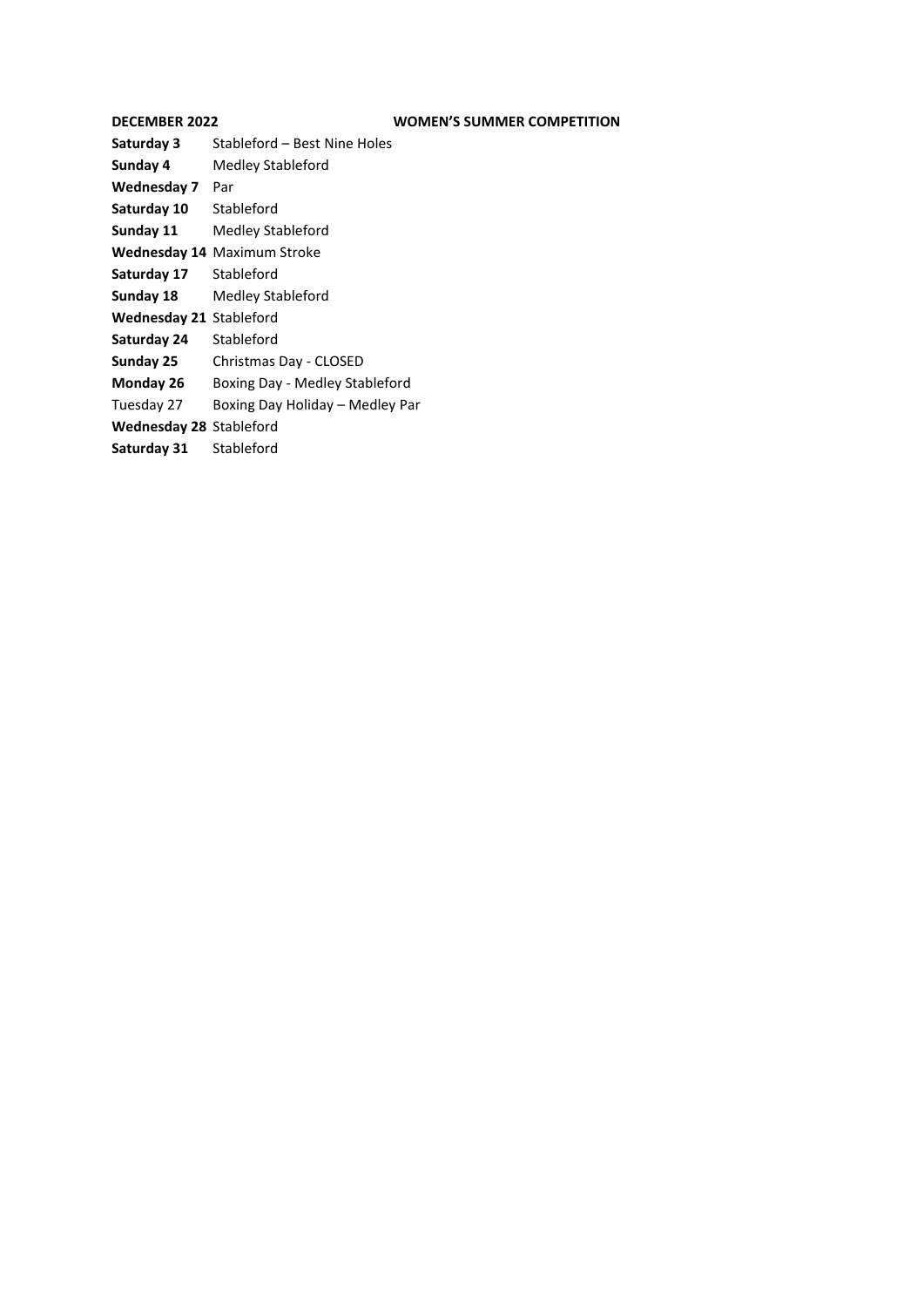| <b>JANUARY 2023</b>            | <b>WOMEN'S SUMMER COMPETITION</b>              |
|--------------------------------|------------------------------------------------|
| Sunday 1                       | Medley Stableford                              |
| Wednesday 4                    | Stableford - Best Nine Holes                   |
| Saturday 7                     | Stroke                                         |
| Sunday 8                       | Medley Stableford                              |
| <b>Wednesday 11 Stableford</b> |                                                |
| Saturday 14                    | Par                                            |
| Sunday 15                      | Medley Stableford                              |
|                                | Wednesday 18 Stableford - Best 9 Holes         |
| Saturday 21                    | Stableford                                     |
| Sunday 22                      | No women's golf (Red Gum Plate qualifying rnd) |
| Wednesday 25 Stableford        |                                                |
| Thursday 26                    | Australia Day – Medley Stableford              |
| Saturday 28                    | Par                                            |
| Sunday 29                      | Medley Stableford                              |
|                                |                                                |